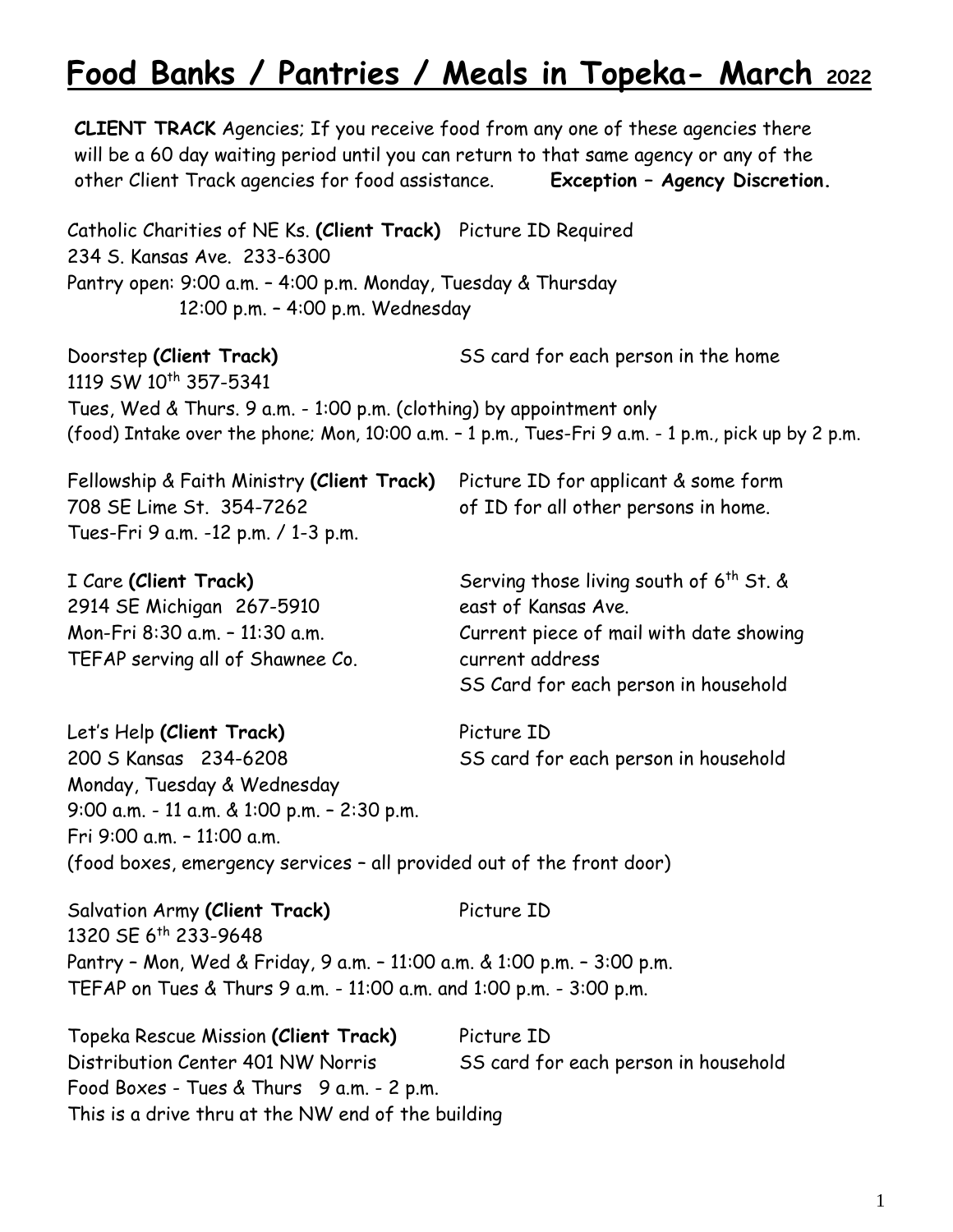Boys & Girls Clubs of Topeka

Provides after school programming for youth ages 5-18 to include a snack & dinner at our Adams Club & Teen Center. Must be enrolled at the site.

During school days out, we provide breakfast, lunch & a snack at our Adams Club & Teen Center. Must be enrolled at the site.

| Adams Club:      | Teen Center:                 |
|------------------|------------------------------|
| 550 SE 27th St.  | 1112 SE 10 <sup>th</sup> Ave |
| Topeka, KS 66605 | Topeka, KS. 66605            |
| 785-234-5601     | 785 - 234-5601               |

Boys & Girls Clubs of Topeka **– Teen Center** 1112 SE 10<sup>th</sup> Ave. **Must provide name and number of people** 3:30 p.m. – 5:30 p.m. in household. 2<sup>nd</sup> and 4<sup>th</sup> Wednesdays of each month

| Capper Cupboard            |                  | Not available to the public. Available to all                                               |
|----------------------------|------------------|---------------------------------------------------------------------------------------------|
| 3500 SW 10 <sup>th</sup>   | $(785)$ 272-4060 | Pediatric Families receiving services at                                                    |
| Mon - Fri. 9 a.m. - 4 p.m. |                  | Capper.                                                                                     |
|                            |                  | Adults served in Residential Care & Direct Support Service Staff w/qualifying income level. |

### Community Action, 836-4500

Monthly Commodity Supplemental Food Program (CSFP) distribution to participants customers who live in Shawnee county and Maple Hill in Wabaunsee county who are 60 years or older and have an income at or below 130% of the Federal Poverty Level. Interested individuals must complete the CSFP application and provide required documentation to be added to the program. Distribution dates and locations vary depending on participant's address. Please call Community Action for additional information.

| East Topeka Senior Center<br>Harvesters Commodity Distribution<br>432 SE Norwood St. 232-7765      | Must submit application & be approved<br>Mon - Fri, 10:00 a.m. - 11:30 a.m. |  |
|----------------------------------------------------------------------------------------------------|-----------------------------------------------------------------------------|--|
| Elwanda's Food Pantry<br>New Hope United Methodist Church<br>2915 SW 8 <sup>th</sup> Ave, 233-0166 | $3rd$ Thursday of the month Noon - 2 p.m.                                   |  |
| Family of God Church- Randel Ministries<br>1231 NW Eugene St. 234-1111                             | 1 visit every thirty days<br>Tuesday & Thursday 10:30 a.m. - 2:00 p.m.      |  |
| Hi-Crest Market<br>Old Avondale East Elementary School<br>455 SE Golf Park Blvd. 783-2535          | $2nd$ Saturday of the month 9a.m.-11a.m.                                    |  |

Highland Park High School Food Pantry, Fred Willer (785) 274-6026 Available to all HPHS students & families or by referral from 501 counselor or social worker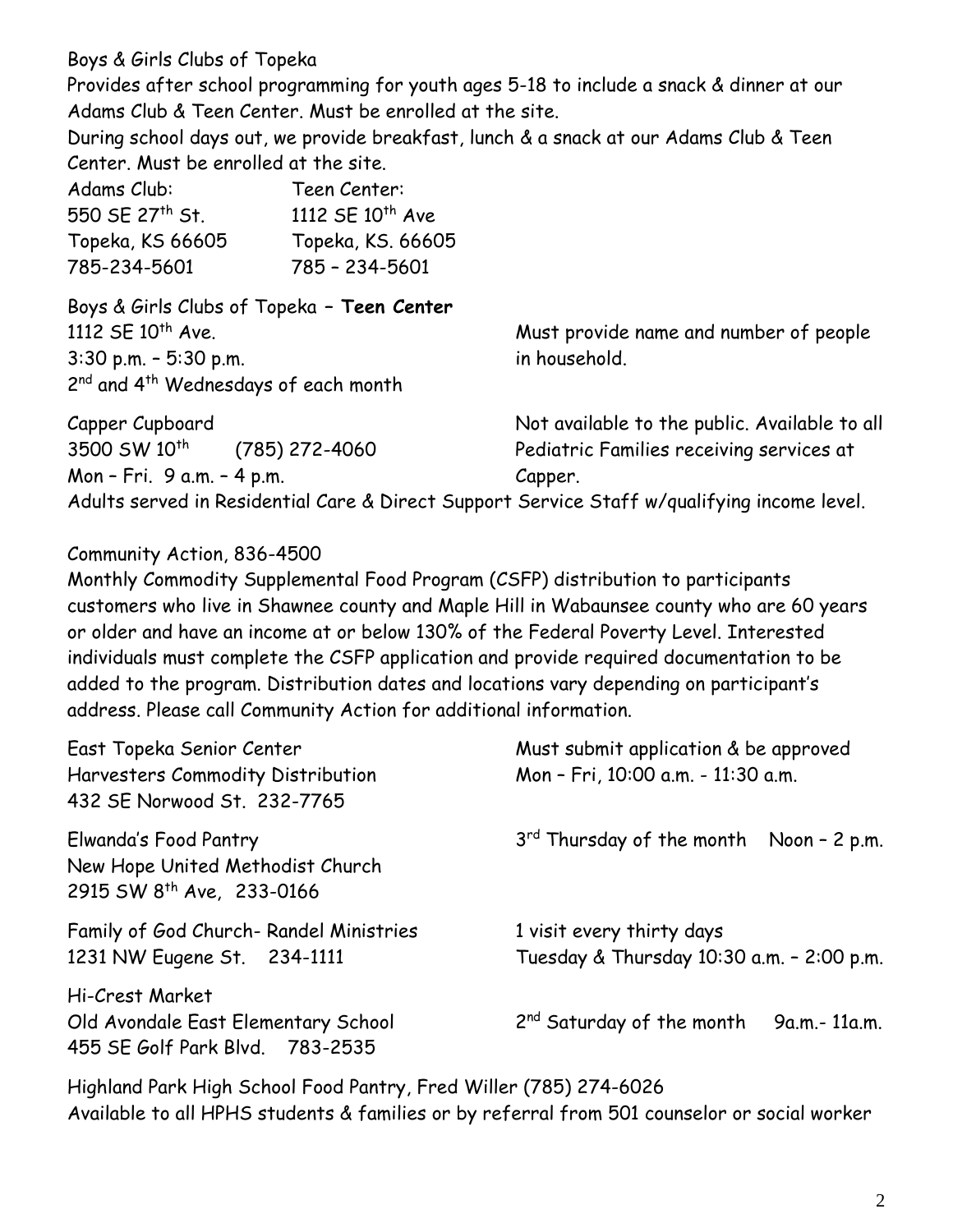Highland Crest HOPE Food Pantry **Annual application** 3225 SE Adams (use rear door) 266-5537. ID, SS card for each member of the  $3^{rd}$  Sunday, 12: p.m. - 2:00 p.m. 3 rd Wednesday, 6:00 p.m. - 7:00 p.m. 4 th Wednesday, 6:00 - 7:00 p.m.

household, one visit per month.

Hope House Ministries Oakland Church of the Nazarene 939 NE Oakland 232-0142 Church leave message or 217-5190 (Jeanette) 2<sup>nd</sup> and 4<sup>th</sup> Sunday of each Month 12:30-1:30 (temporarily cancelled due to COVID-19) see Mobile Food Pantries, pg. 4.. Every Sunday free pancakes to anyone 9:10 a.m. -10:30 a.m. (during COVID-19 this is pancakes to go. Go to the church door, order and we will bring out.)

Inward Faith Outreach Ministries 625 Polk Street 234-2332 4 th Friday of the month, 12:00 p.m. - 4:00 p.m.

LULAC Senior Center 1502 N Seward Ave – 234-5809 Monthly (CSFP) Commodity distribution 2<sup>nd</sup> week of the month 10 a.m. - 12 p.m. daily. Must fill out application, need proof of income and applicant must sign for the distribution.

Marantha Baptist Fellowship Food Pantry Come as often as needed. You don't need 4935 SW Burlingame RD (785) 862-8810 anything but your contact information. Every  $1<sup>st</sup>$  Wed. of the month 6 p.m.  $-8$  p.m. Every 3rd Sat. of the month 9 a.m. – 12 noon.

New Hope Baptist Church - Food Pantry May go twice per month 404 SW Polk (785) 220-1123 Photo I.D. required at each visit 1<sup>st</sup> & 3<sup>rd</sup> Saturdays, 9 a.m. - 12 p.m. SS cards required for each  $2<sup>nd</sup>$  and  $4<sup>th</sup>$  Mondays, 9 a.m. - 12 p.m. person in the home.

New Hope Center **Proof of Jackson Co. address separate** 326 E. 9<sup>th</sup> St., Holton, Ks. 66436 from driver's license. Tues. 10 a.m. to 2 p.m.  $\&$  Thurs 3 p.m. - 6 p.m. 1 visit every 30 days.

Open Arms Outreach Ministries: The House That Will Built 2401 SE 11<sup>th</sup> St. 4 th Saturday of the month, 11:00 a.m.-3:00 p.m.

St. Matthew Church Food limited to supply on hand 2800 SE Maryland Wednesday 9:00 a.m. to 10:00 a.m.

Topeka Shawnee County Public Library, 1515 SW 10<sup>th</sup> Ave. (785) 580-4400 Provides afterschool snacks in the Learning Center of the library Monday – Friday, 3:15 p.m. – 4:15 p.m.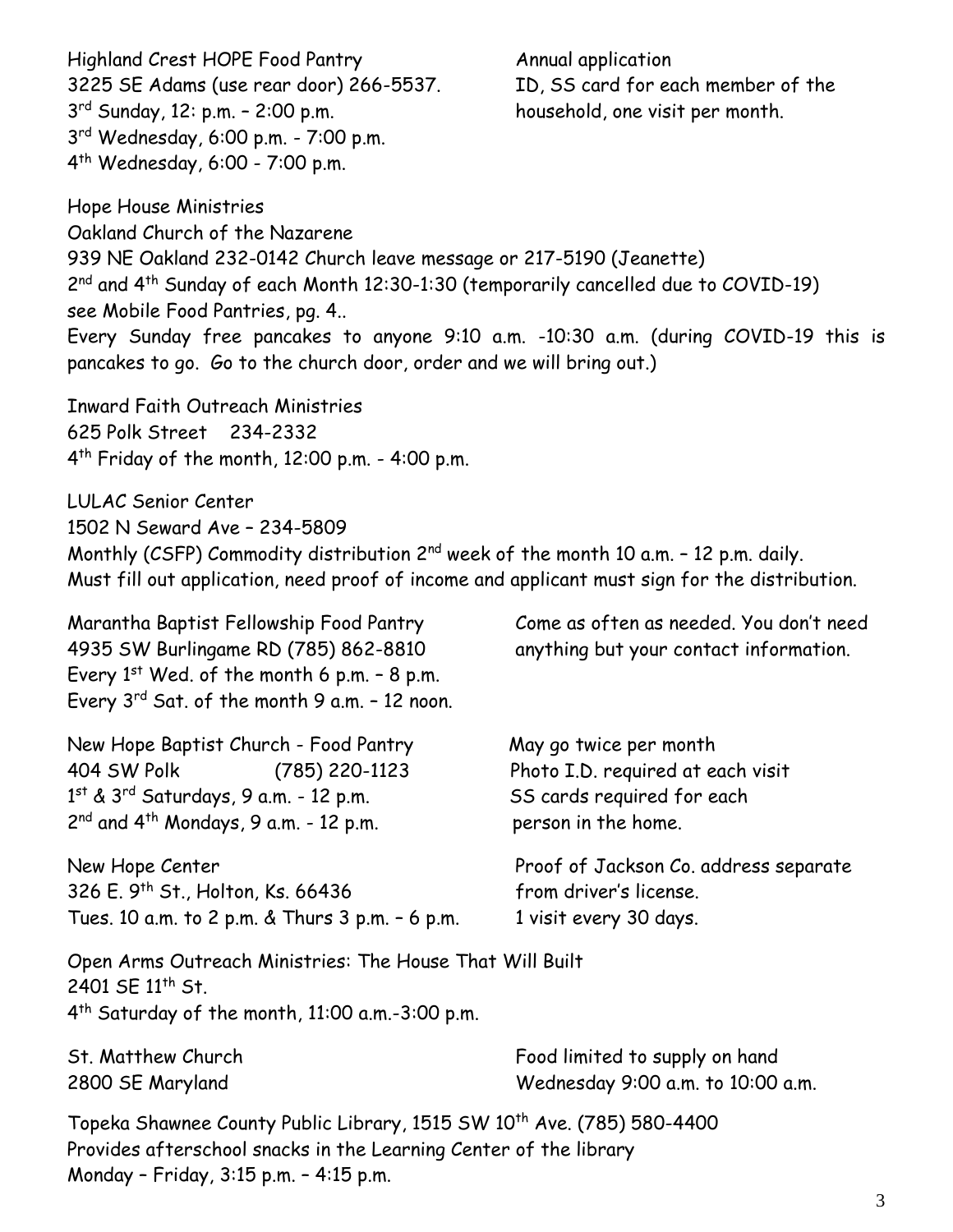## **Mobile Food Pantries**

1st Monday of the month, 1:30 p.m. – 2:30 p.m. First Christian Church, 1880 SW Gage Blvd., 272-4290

1 st Thursday of the month, 9:30 a.m. until the food runs out, 272-9009 Town & Country Christian Church - Location: Kansas Neurological Institute, 3107 SW 21st St,

1 st Friday of the month, 4 p.m. – 5:00 p.m. Robinson Middle School, 1125 SW 14th St. 295-3770

2 nd Monday of the month, 12:00 p.m. – 1:00 p.m. Trinity Presbyterian Church, 4746 SW 21st, St. 633-5491

2 nd Tuesday of the month, 9:00 a.m. until the food runs out, 234-2883 or 215-0205 Central Topeka Turnaround Team - Location: Stormont Vail Events Center, South parking lot. We do not close for the winter!

2 nd Saturday of the month, 9:00 a.m. – 10:00 a.m. Jardine Middle School – 2600 SW 33rd St. 274-6330

2 nd Saturday of the month, 1:30 p.m. – 2:30 p.m. Hope House Ministries, Oakland Church of the Nazarene 939 NE Oakland Ave – 232-0142 Church leave message, or 217-5190 (Jeanette)

3 rd Thursday of the month, 5:30 p.m. – 7:30 p.m. Apostolic Church – 2420 SE Bellview 266-7102

3 rd Friday of every month, 3:00 p.m. – 4:00 p.m. Community Resources Council, Inc. Avondale East NET Center – 455 SE Golf Park Blvd. 233-1365 Recipients give first name, zip code, number of children, adults and seniors in household.

3 rd Saturday of the month, 9:00 a.m. to 10:00 a.m. St. John African Methodist Episcopal Church – 701 SW Topeka Blvd. 233-3656

3<sup>rd</sup> Saturday of the month, 11:00 a.m. until food runs out. 266-5688 Eastside Church of God in Christ - 2724 SE 10<sup>th</sup>, just north of Pine Ridge Community Ctr.

3 rd Saturday of the month, 12:30 p.m. – 1:30 p.m. Bread of Life - 234 SE Lime St. (785) 925-6412

4 th Monday of the month, 1:00 p.m. – 2:00 p.m. The Salvation Army, 1320 SE  $6<sup>th</sup>$  St. 233-9648

4 th Tuesday of the month, 9:00 a.m. until food runs out RMI, Randel Ministries Inc. - 1231 NW Eugene 234-1111

4 th Friday of the month, 9:00 a.m. – 10:00 a.m. Capitol City School – **Hummer Park Football Field – East Parking Lot, 500 SW Tuffy Kellogg Dr**.

4 th Saturday of the month, 9:00 a.m. – 11:00 a.m. Topeka First Free Methodist Church, 3450 SE Indiana, 266-6610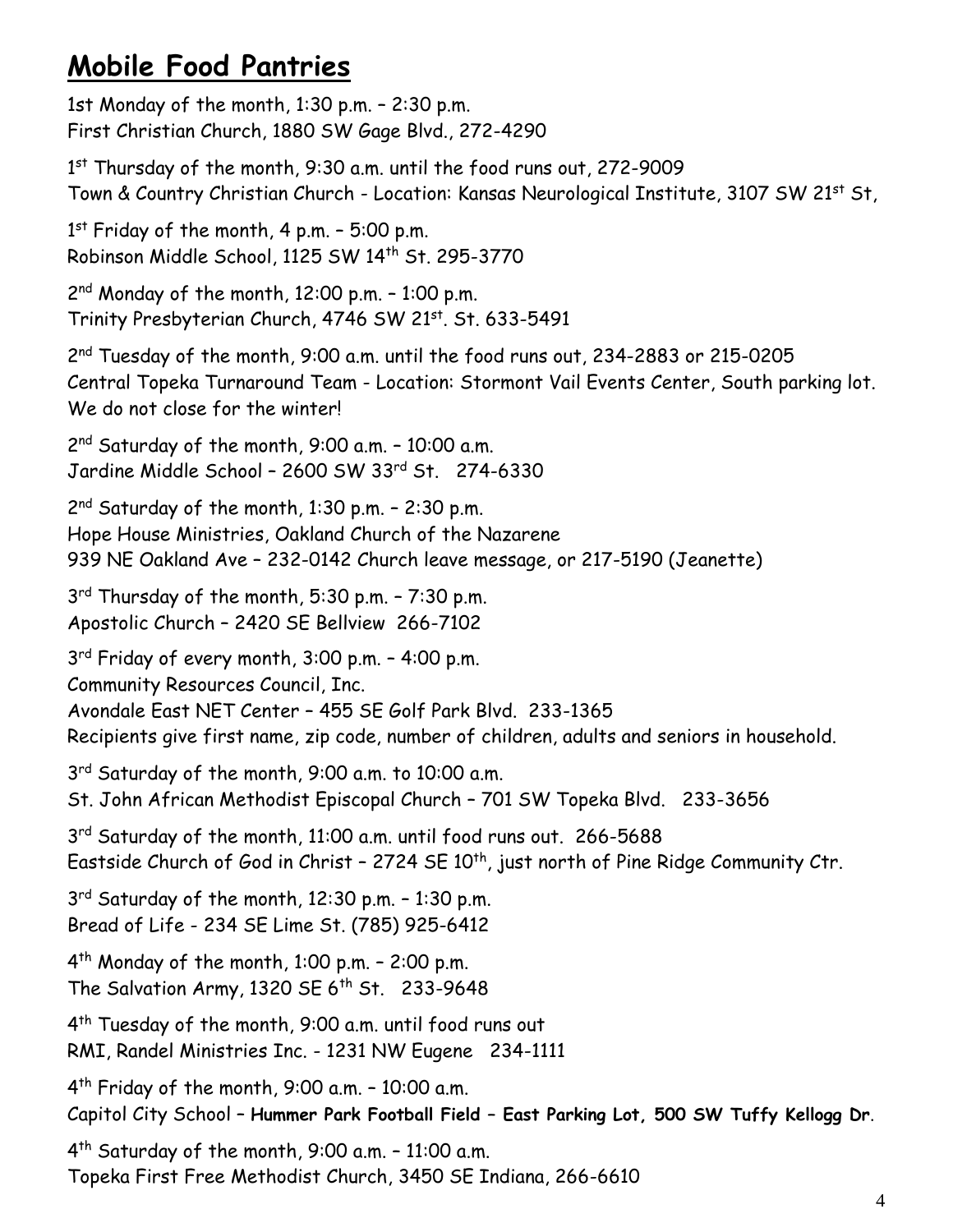4 th Saturday of the month, 9:00 a.m. – 11:00 a.m. (Distributes every other month beginning in February) Distributions February, April, June, August, **October** & December Indiana Avenue Church of Christ – 3510 SE Indiana 266-7788 4 th Saturday of the month, 11:00 a.m. – 12:00 p.m. Antioch Family Life Center - 1921 SE Indiana 232-1937 Rossville: 4th Wednesday of the month – 1:00 p.m. - 2:00 p.m. Weather Permitting! (785) 836-4500 Community Action at Citizen Potawatomi Nation, 806 Nishnabe Trail Auburn: 4th Friday of every month – 12:30 p.m. - 2:00 p.m. Weather Permitting! (785) 836-4500 Community Action at Auburn Community Center, 121 W. 11<sup>th</sup> St<sup>.</sup>

## **OTHER RESOURCES & TOOLS**

**Corita's Corner Sandwich Ministry, 234 S. Kansas**  Window located on the east side of the building (back of building) 6ft. social distance please! Sack Lunch, Mon – Fri, 9:00 a.m. - 1:00 p.m.

**Grace Episcopal Cathedral,** 701 SW 8th Avenue Every Saturday, distribute sack lunches 8:30 - 11:30 a.m.

**Harvesters Customer Care:** (877) 653-9519 [www.harvesters.org](http://www.harvesters.org/) Click on "Get Help" link & use the agency locator tool to find programs in your area.

**United Way** help line 2-1-1, (888) 413-4327

**SNAP** (food stamps) Hotline - Harvesters can assist with eligibility, & application questions. Contact the SNAP Outreach Team, (toll free, (877) 653-9522) or snap@harvesters.org for more info & to start an application.

**CHAMPSS LOCATIONS –** An active CHAMPSS card is necessary. Call 235-1367 for more information. **Dillon's grocery stores;** *(Open 7 days a week, lunch and dinner)*

| 6829 SW 29th St.     | $2010 \text{ SE } 29^{\text{th}} \text{ St.}$ | 4015 SW 10th St. | 800 NW 25th St.  |
|----------------------|-----------------------------------------------|------------------|------------------|
| Topeka, KS 66614     | Topeka, KS 66605                              | Topeka, KS 66604 | Topeka, KS 66618 |
| 5311 SW $22nd$ Place |                                               |                  |                  |
| Topeka, KS 66614     |                                               |                  |                  |

#### **Hy-Vee grocery store**:

*2915 SW Wanamaker Rd. (Open 7 days a week, breakfast, lunch, dinner)*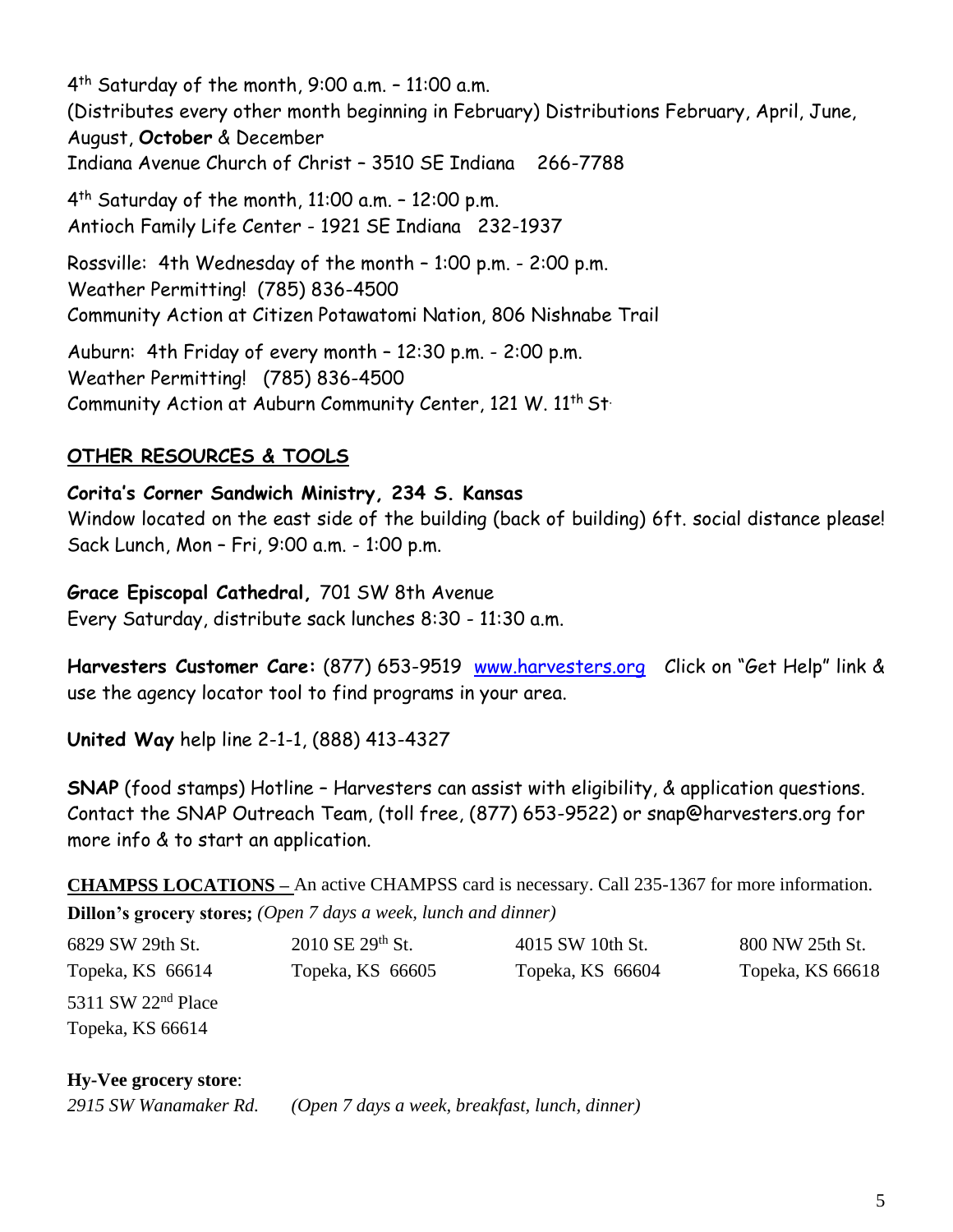# **Hot Meals**

Meals on Wheels Eastern Kansas, 2134 SW Westport Drive, Topeka, KS 66614 785-430-2186

[www.mowks.org](http://www.mowks.org/)

Home Delivered Meals

#### **Fee:**

Home delivered meals are based on a sliding scale and donations are encouraged. Funding may be available for some individuals. Donations may be made using cash, check, credit card or Vision Card.

#### **Eligibility:**

- Person 60 years of age or older who is Homebound (difficulty leaving the home unassisted)
- Person 60 years of age or older who is Isolated
- Person 60 years of age or older who is a Caretaker, as long as it is in the participant's best interest
- Spouse of an Eligible Participant as long as it is in the participant's best interest
- Disabled or Dependent Individual who resides in a non-institutional setting with an eligible participant and it is in the participant's best interest
- Registered congregate meal participant who needs a home-delivered meal(s) due to an illness or health condition

## **Congregate Meal Sites**

Meal sites for age 60 & over & or disabled. Donations are encouraged but there is no set fee. Noon meal with reservations the day before by 3:00 p.m. at the site or by calling 430-2186. The spouse of an individual over 60 who accompanies them to the center or if under age 60 you must pay full price for the meal.

| East Topeka Senior Center             | 432 SE Norwood Street           | 232-7765 |
|---------------------------------------|---------------------------------|----------|
| First Apartments                      | 3805 SW 18 <sup>th</sup> Street | 272-6700 |
| Highland Park United Methodist Church | 2914 SE Michigan Avenue         | 266-6555 |
| Lulac Senior Center                   | 1502 N Seward Avenue            | 234-5809 |
| Papan's Landing Senior Center         | 619 NW Paramore Street          | 232-1968 |
| <b>Madison Street Apartments</b>      | 600 SE Madison Street           | 234-3386 |
| <b>Tyler Towers Apartments</b>        | 600 SW 14th Street              |          |
| Silver Lake Senior Center             | 404 E. Lake                     | 582-5371 |
| Rossville Senior Center               | 429 Pearl                       | 584-6364 |
| Auburn Civic Center                   | 1020 Washington St.             |          |

#### **Breakthrough House Club House,** 1201 SW Van Buren

Open only to members of the Clubhouse for breakfast and lunch, Monday through Friday. Membership is required. Please call 785-232-6960 for details.

## **Hands of Hope Ministry,** 222 NW Jay St.

(1 block east of Topeka Blvd. behind the Gas n' Shop) Mondays, 5:30- 6:30 p.m. Provides a hot evening meal for those in need.